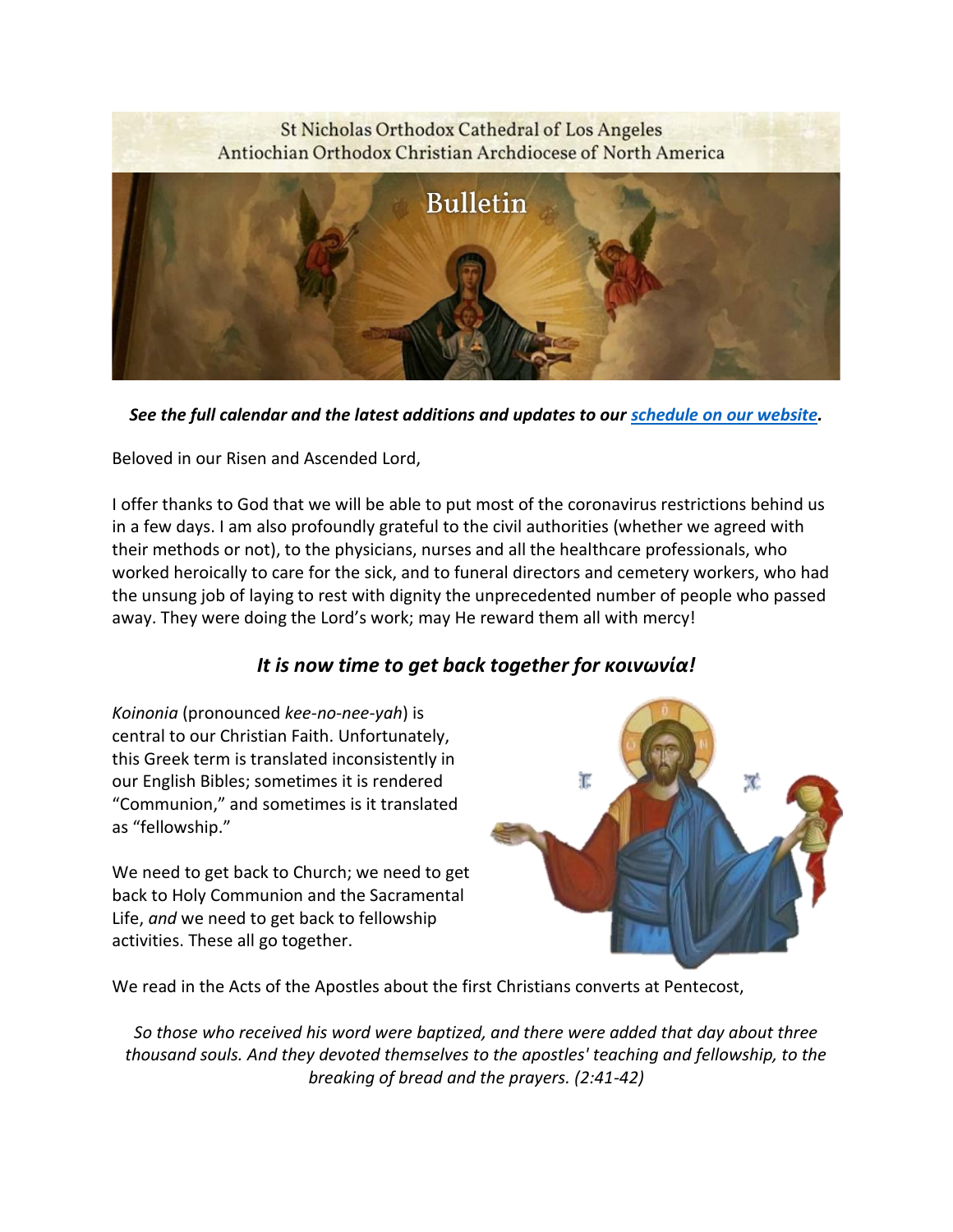#### فَقَلُوا كَلأَمَهُ بِفَرَحٍ، وَاعْتَمَدُوا، وَانْضَمَّ فِي ذَلِكَ الْيَوْمِ نَحْوُ ثَلاَثَةِ ٱلأَفِ نَفْسٍ. وَكَانُوا يُواظِبُونَ ْ عَلَى تَعْلِيمِ الرُّسُلِ، وَالشَّرِكَةِ، وَكَسْرِ الْخُبْزِ، وَالصَّلَوَاتِ<sub>.</sub> ْ

We need to emerge from the pandemic and to rededicate ourselves to this *koinonia.*

While were able to reopen the Cathedral partially, after the initial lockdowns last year, we have been prohibited from all in-person fellowship activities for over fifteen months. That is an important part of our communion that we've missed. Indeed, the coffee hour has often been called "The liturgy after the Liturgy." The coffee hour and all our fellowship events are thus extensions of Holy Communion, essential parts of our community life. (You see how Communion is in community?!)

St. Hilary of Poitiers explained, "Our Communion is with the whole Christ, Head and Body." That is, in Holy Communion, we are united with Christ, the Head of the Body, and with one other, the other parts of the Body of Christ. When we gather together in His Name, then He is in our midst. Thus, we have fellowship with Christ and one another in a Communion of love. The coffee hour and other activities should thus be extensions of this fellowship, where we have opportunity to ask about one another's well being and needs, because we care about each other and support each other.

In fact, in the Liturgy, our fellowship/Communion extends even to those who have departed this life, because they are alive as members of the Living Body of Christ. This is why icons of the saints surround us in church, and this is why have Souls Saturdays and Liturgy at the cemeteries. In Christ, not even death can separate us, when we are united in the Body of Christ and love one another!



*Neither death, nor life, nor angels, nor principalities, nor things present, nor things to come, nor powers, nor height, nor depth, nor anything else in all creation, will be able to separate us from the love of God in Christ Jesus our Lord. (Romans 8:38-39)* ا<br>أ َ

أَنَّهُ لاَ مَوْتَ وَلاَ حَيَاةَ، وَلاَ مَلاَئِكَةَ وَلاَ رُؤِسَاءَ وَلاَ قُوَّاتٍ، وَلاَ أُمُورَ حَاضِرَةً وَلاَ مُسْتَقْبَلَةً، وَلاَ عُلْوَ وَلاَ عُمْقَ، وَلاَ خَلِيقَةَ أُخْرَى، تَقْدِرُ أَنْ تَفْصِلَنَا عَنْ مَحَبَّةِ اللهِ الَّتِي فِي الْمَسِيحِ يَسُوعَ رَبِّنَا. َّ اً ر<br>أ ْ ِ ْ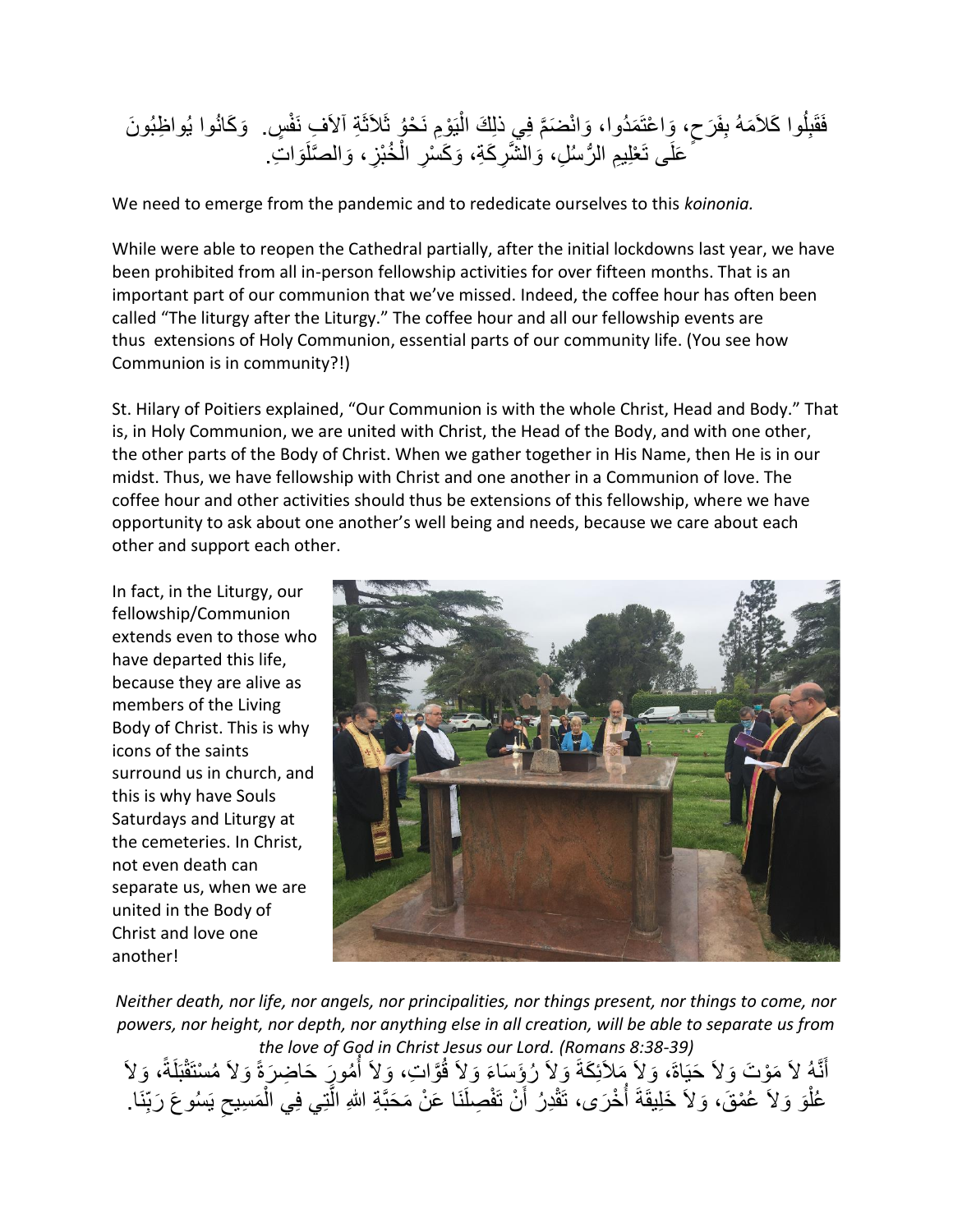Thus, our first post-pandemic Communion/fellowship gatherings will be:

- 1. Divine Liturgy and All Souls memorial at Valhalla Cemetery a concelebration with clergy of our neighboring parishes. (10 am Saturday, June 19. See details below.)
- 2. Matins and Liturgy for Pentecost on Sunday, June 20. (At the normal time. See schedule below.)
- 3. An *agape* (love-feast) lunch on Sunday, June 20, in the Cathedral Heritage Hall right after the Divine Liturgy. (Please let us know you're coming. See details below.)

Furthermore, as we reopen Heritage Hall, because we so believe in the importance of fellowship, the Cathedral Council just stepped out in faith and committed that we will have *no more outside hall rentals*. We are forgoing that income, because we want our beautiful hall to be available for our community activities and to you, our members (and members of the smaller Orthodox parishes that often have their sacraments at St. Nicholas).

In fact, we went further, and we absolutely slashed the rental cost for our members. Going forward, St. Nicholas pledged members may use the hall for \$500 for small functions and \$1500 for large functions (such as large wedding receptions), and there will be no set price for use of the hall for mercy meals and for small functions in conjunction with sacraments (though freewill offerings are appreciated). In this way, sacraments become community events that we encourage, and we make sure that members have access to the hall regardless of their financial situation (just a first-come-first served basis for reservations).

With the reopening, I look forward to seeing many more of you regularly, getting to you all better and building our *koinonia.*

With love and blessings in Christ,

*+Fr. Nabil*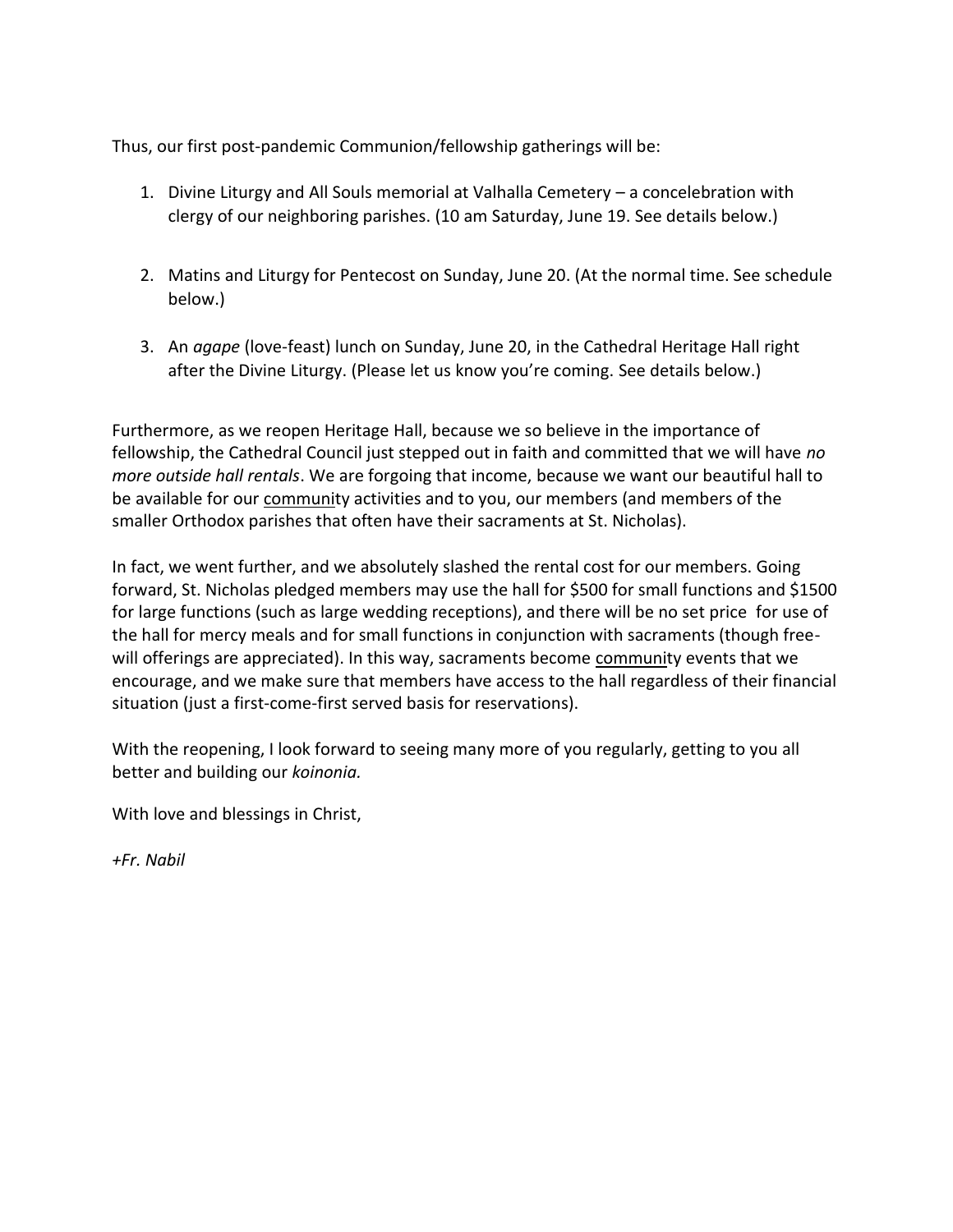# Upcoming Schedule and Links

*Remember to sign up for services at [www.stnicholasla.org/schedule](https://www.eventbrite.com/o/st-nicholas-orthodox-cathedral-of-los-angeles-31921608977) (only until June 15)*

| <b>Date</b>                                            | <b>Time</b> | <b>Event or Service</b><br>(click link for<br>service text) | <b>How to Participate</b>                                                             |
|--------------------------------------------------------|-------------|-------------------------------------------------------------|---------------------------------------------------------------------------------------|
| Sunday, June 13                                        | 7:45am      | Divine Liturgy in<br>Spanish                                | In person; service also<br>livestreamed                                               |
| <b>Sunday of the Holy</b><br><b>Fathers of the 1st</b> | 9:15<br>am  | <b>Matins</b>                                               | Sign up to attend at Cathedral;<br>service also livestreamed                          |
| <b>Ecumenical Council</b>                              | 10:30<br>am | <b>Divine Liturgy</b>                                       | Sign up to attend at Cathedral;<br>service also livestreamed                          |
| Saturday, June 19                                      | 10:00<br>am | Divine Liturgy and<br><b>All-souls Memorial</b>             | St. Nicholas section at Valhalla<br>Memorial Park (10621 Victory                      |
| Day before Pentecost -<br><b>All-souls Saturday</b>    | 6:00<br>pm  | <b>Great Vespers</b>                                        | Blvd, North Hollywood)<br>In person (NO sign-up needed);<br>service also livestreamed |
| Sunday, June 20                                        | 7:45am      | Divine Liturgy in<br>Spanish                                | In person (NO sign-up needed);<br>service also livestreamed                           |
| <b>Great Feast of Pentecost</b>                        | 9:15<br>am  | Matins                                                      | In person (NO sign-up needed);<br>service also livestreamed                           |
|                                                        | 10:30<br>am | Divine Liturgy                                              | In person (NO sign-up needed);<br>service also livestreamed                           |
|                                                        |             | <b>Celebration Lunch</b>                                    | <b>RSVP for Lunch</b>                                                                 |

*Confessions heard during Sunday Matins and any time by appointment. See the full calendar and the latest additions and updates, [available on our website.](https://stnicholasla.org/parishcalendar)*

*Please note that you do NOT need to have a Facebook account to join our services via livestreaming. Also, if you cannot join a service live, it remains on the Facebook site, so you can participate when your schedule allows.*

## Holy Oblations and Prayer Requests Offered

- By her children and grandchildren, for the health of Agnes Kuncar on the occasion of her birthday.
- By the Bshara family: George, Marian, Mark and Antonio.
- By Ehab, Rania, Anthony and Selena Dahabreh.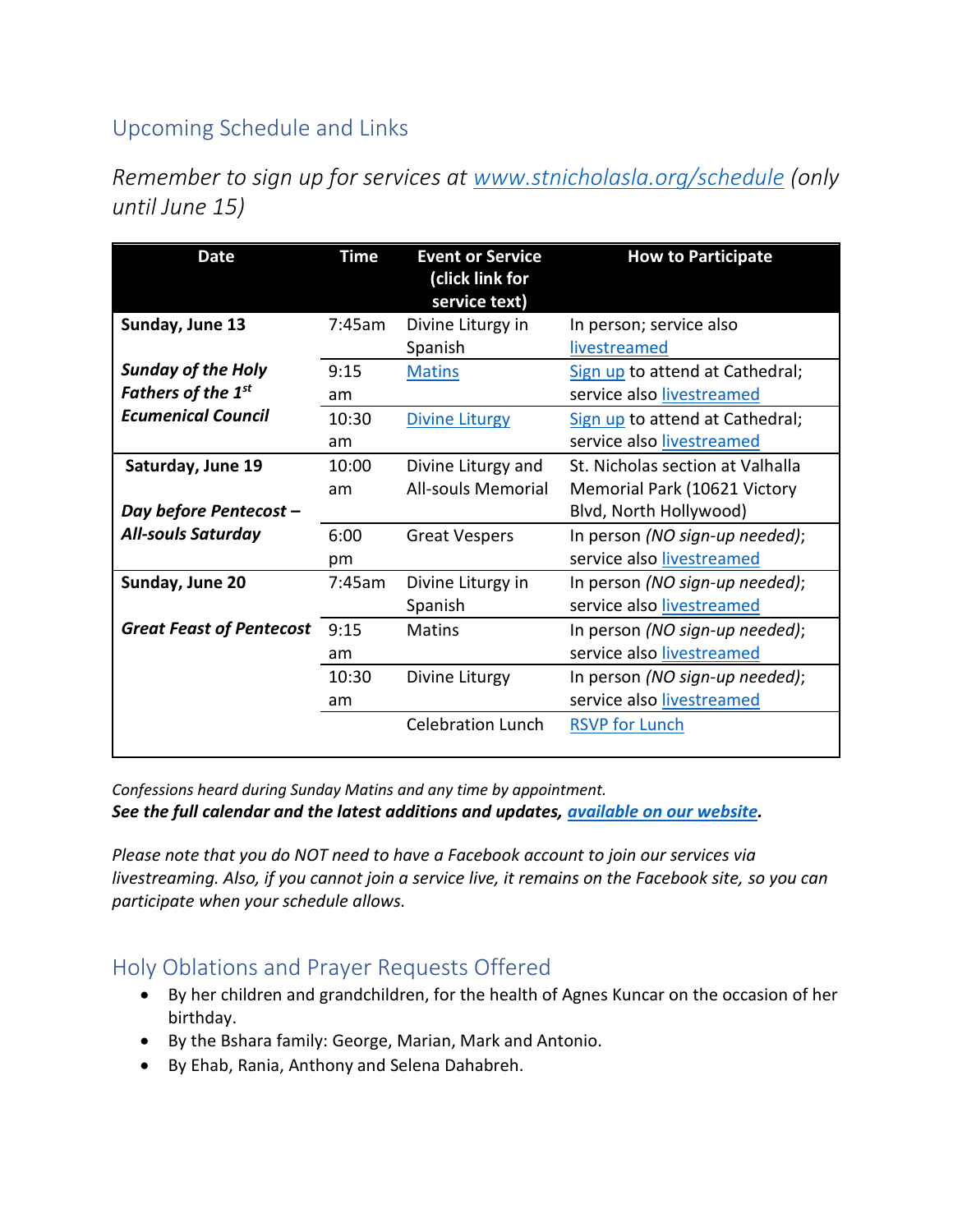## Cathedral Prayer List:

*Please include in your daily prayers the following—those struggling with acute illness and those newly departed this life—from our parishioners and those for whom they have requested our prayers. (Names are kept for 40 days, until the date indicated after the name, and may be renewed upon request.)*

### Living

Michel Assaf, to undergo surgery, 7/22 Makaela Nicola, home, 7/20 Photini Sherry Buchman, hospice, 7/18 Carl Fred Milke Sr., home, 7/15 Mark Bshara, home, 7/15 Denise Naccache, home, 7/8 Kh. Patricia Romley, 6/25 Albert and Nancy Malouf, home, 6/20

- Anna Acevedo, wife of custodian Armando Cano, 7/20 Ragai Zarif, brother-in-law of Fred Ashkar, 7/17 Agnes Dabbour, Arsenios' grandmother, 7/15 Connor Capata, Eli and Shirley's grandson, 7/13 Genevieve Maria Vine, child from Indiana here for surgery, 7/8 Physicians, nurses and all the healthcare professionals on the front lines of the pandemic All those suffering from illness, violence and want in this country and throughout the world

#### Departed

-

Jean Matar, 7/9

Victims of the pandemic and of violence everywhere

*To offer Holy Oblations and Memorials and for any announcements to be included in the bulletin, please email [Cathedral@stnicholasla.com](mailto:Cathedral@stnicholasla.com) or contact the Cathedral office at (213) 382- 6269 by Wednesday noon. Note that oblations should just list who is offering and for whom and the occasion.*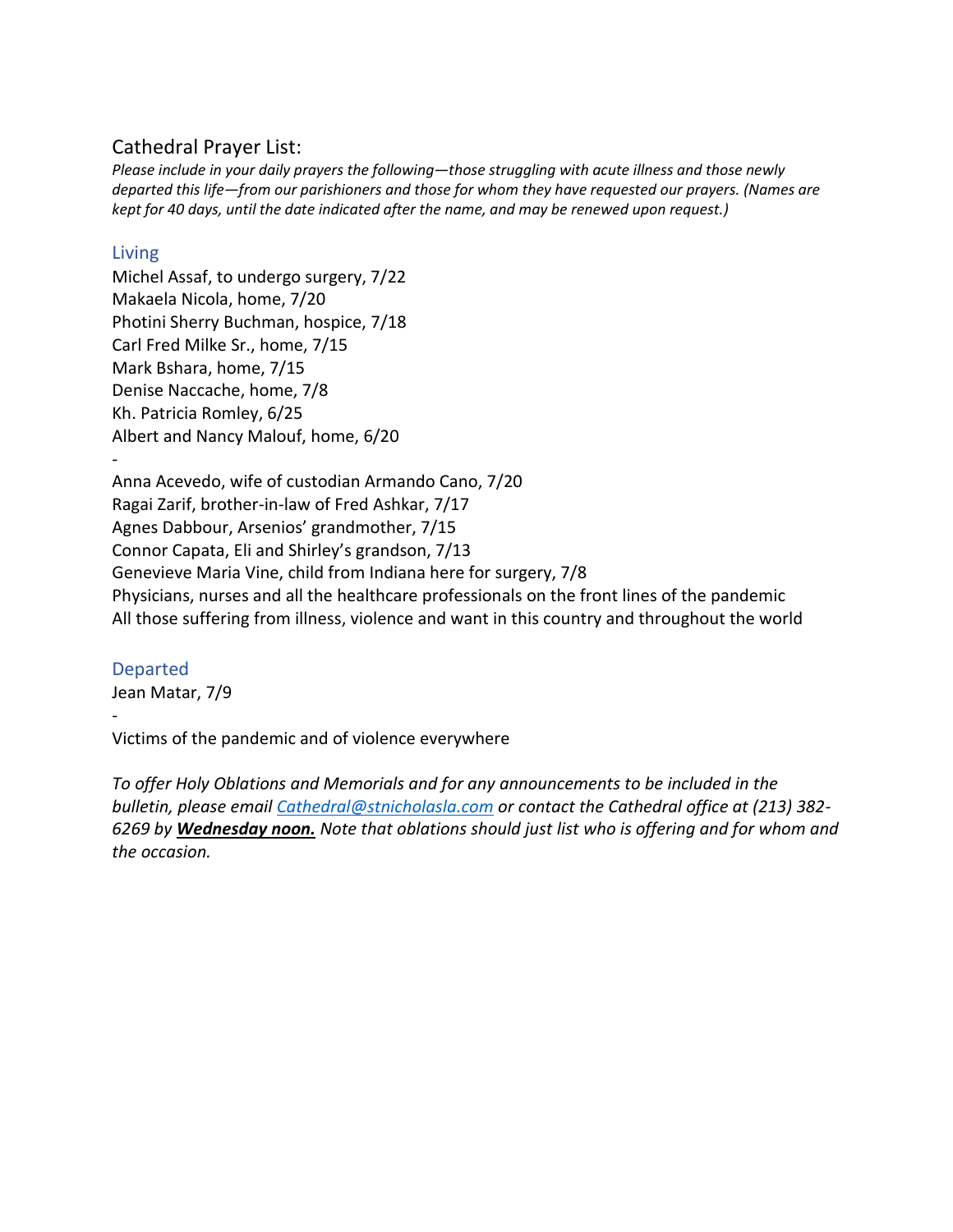# *GRAND AFTER-PANDEMIC REOPENING*

*Saint Nicholas Cathedral invites you to an informal luncheon following Divine Liturgy on Sunday, June 20, in celebration of the Great Feast of Pentecost. In addition, as it is also Father's Day, let us join in fellowship to* 



*celebrate all fathers of our community.*

*With the ending of COVID-19 restrictions, it will be the first opportunity for the community to come together to welcome Fr. Nabil and Fr. Andrew to the Cathedral in the Heritage Ballroom.*

*There will be no charge to attend this event, but [Please Reply via Eventbrite,](https://www.eventbrite.com/e/pentecost-luncheon-celebration-tickets-156793789445) so we can plan accordingly and gather in joyous fellowship.*

# Pentecost Souls Saturday Liturgy: June 19, 2021

## Valhalla Memorial Park, 10 am (10621 Victory Blvd, North Hollywood)

- Divine Liturgy and Memorial Service at Altar in St. Nicholas Section
- Concelebration by LA-area Antiochian Clergy
- *Kollyva* will be provided
- Bring with You a List of the Names of Your Departed (wherever they may be buried) – *you may print and use the attached form*
- Suggestion: Bring a folding chair and a parasol
- Refreshments will be provided after Liturgy

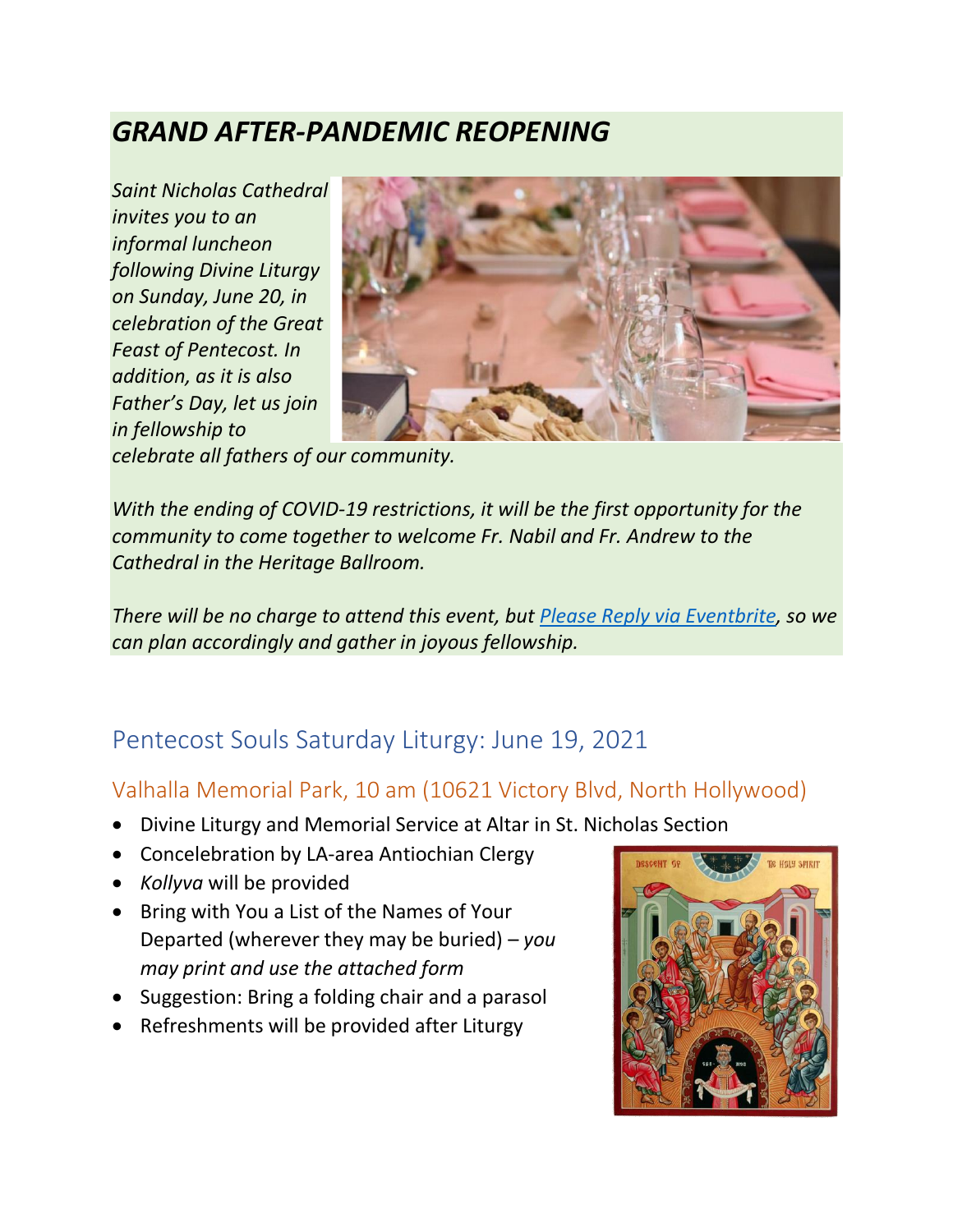# Calling All Young Adults

As we begin to emerge from the restrictions of the recent pandemic, St Nicholas Cathedral is anxious to reestablish programs directly focused on our "Young Adult Community." By that, we mean those who are in the approximate age range of 20 to 40.



In order to better understand the needs of this group and some sort of prioritization of interests, we have prepared a simple survey that you can complete on line. We want to know your interests and priorities and to update our mailing list.

Please take a moment to complete the survey which is located at: [https://forms.office.com/r/ymzXTKKF2D.](https://forms.office.com/r/ymzXTKKF2D)

Please contact Fr. Andrew for any questions by calling the Cathedral office or emailing [frandrewa@stnicholasla.com](mailto:frandrewa@stnicholasla.com)



**Sign up for Camp at [Home \(campstnicholas.com\)](https://www.campstnicholas.com/site/home/) ASAP.** 

*St. Nicholas Cathedral will pay half the cost for our campers.* If you need additional help, just ask Fr. Nabil privately. Just pay the deposit for now.

There are currently more openings in session 1 than session 2, but we will be adding slots in session 2 shortly. Be sure to register on the waiting list.

It takes a lot of supplies and planning to have a quality camping program. If you would like to help, please see the Amazon wish list that is set up for people to donate specific items the summer camp needs.

[https://smile.amazon.com/hz/wishlist/ls/1KEXVJVMYD2K3?ref\\_=wl\\_share](https://smile.amazon.com/hz/wishlist/ls/1KEXVJVMYD2K3?ref_=wl_share)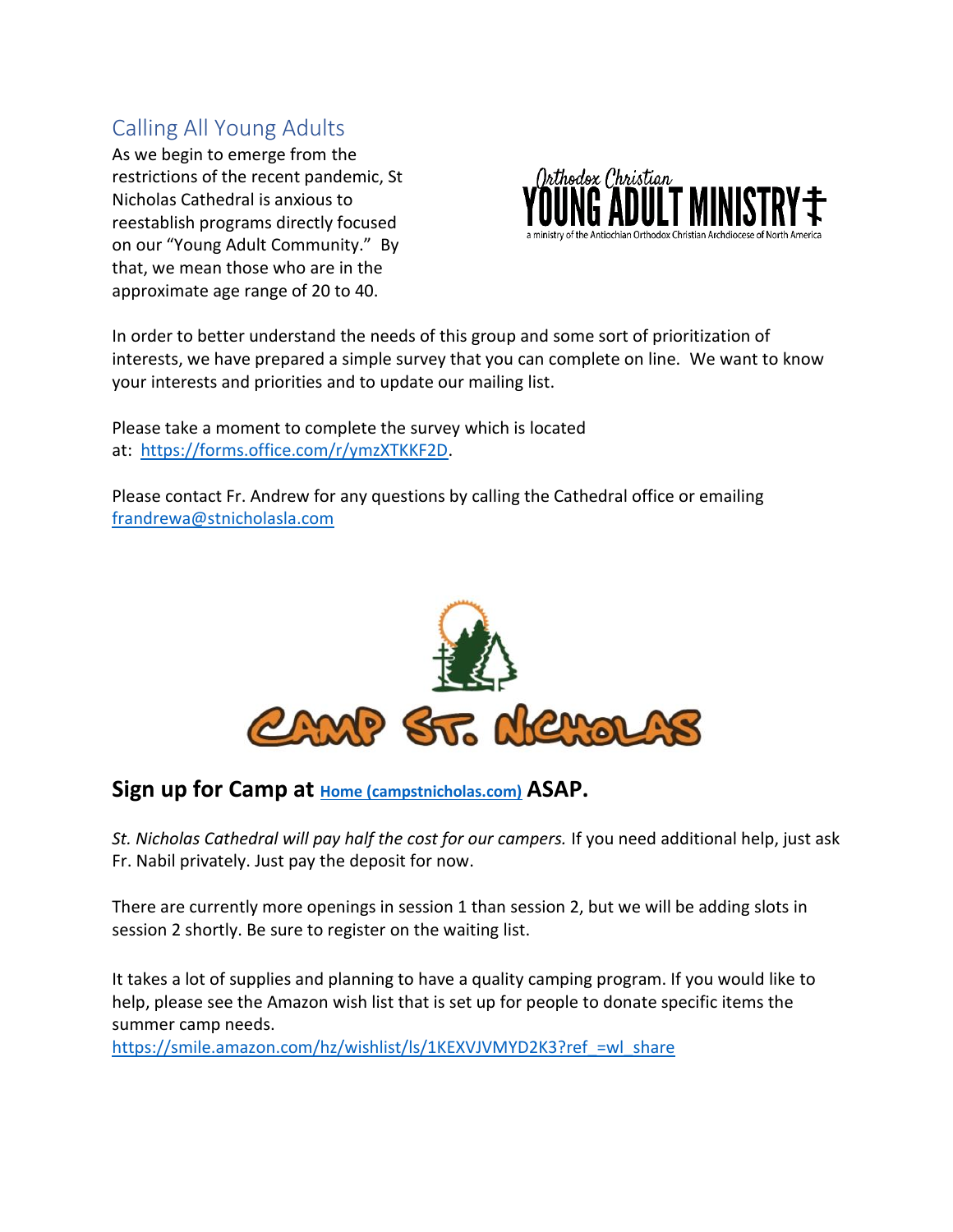# **Raies Murr Scholarship**

Members in good standing of St. Michael Antiochian Orthodox Church (Van Nuys) or St. Nicholas Antiochian Orthodox Cathedral (Los Angeles) and who have been accepted to or are currently enrolled in a publicly supported (not private) institution of higher learning, including eligible publicly supported vocational, technical and trade schools, are eligible to apply for a Raies-Murr Scholarship. Applications can be obtained by e-mailing Mallory Murr and Vanessa Obenhaus at: [RaiesMurrScholarship@gmail.com.](mailto:RaiesMurrScholarship@gmail.com) The applications must be returned by July 19, 2021.



# **The Khayrallah Prize 2021**

## **The Khayrallah Center is now accepting applications for its 2021 Khayrallah Prize competition.**

The Khayrallah Prize recognizes the best artistic expressions about Lebanon and the Lebanese Diaspora.

Whether in visual art, written work, performance or electronic medium, the Khayrallah Prize identifies, awards and publicly honors those whose original work focuses on any aspect of life in Lebanon, or among Lebanese immigrants, in the past or present.

The winner will receive a monetary prize of \$10,000, and will be invited to receive the prize at a public ceremony with a presentation of their winning contribution. [Apply Here](https://ncsu.us10.list-manage.com/track/click?u=4cc54d8bd8f4ceb705227cf2e&id=7a72d94e54&e=2872102943)

St. Nicholas Antiochian Orthodox Christian Cathedral 2300 W. Third Street Los Angeles, CA 90057 (213) 382-6269 *office* [www.stnicholasla.org](https://eur01.safelinks.protection.outlook.com/?url=http%3A%2F%2Fwww.stnicholasla.com%2F&data=04%7C01%7C%7C5cc89342292b4eef81df08d87148a9dc%7C84df9e7fe9f640afb435aaaaaaaaaaaa%7C1%7C0%7C637383904238284013%7CUnknown%7CTWFpbGZsb3d8eyJWIjoiMC4wLjAwMDAiLCJQIjoiV2luMzIiLCJBTiI6Ik1haWwiLCJXVCI6Mn0%3D%7C1000&sdata=%2BG0avIUcgmUPtLaYloJvYsvg3TzngjIUWQUqo1%2FUIyY%3D&reserved=0)

ATTACHED CLERGY CONTACTS

V. Rev. Father Nabil L. Hanna, *Dean*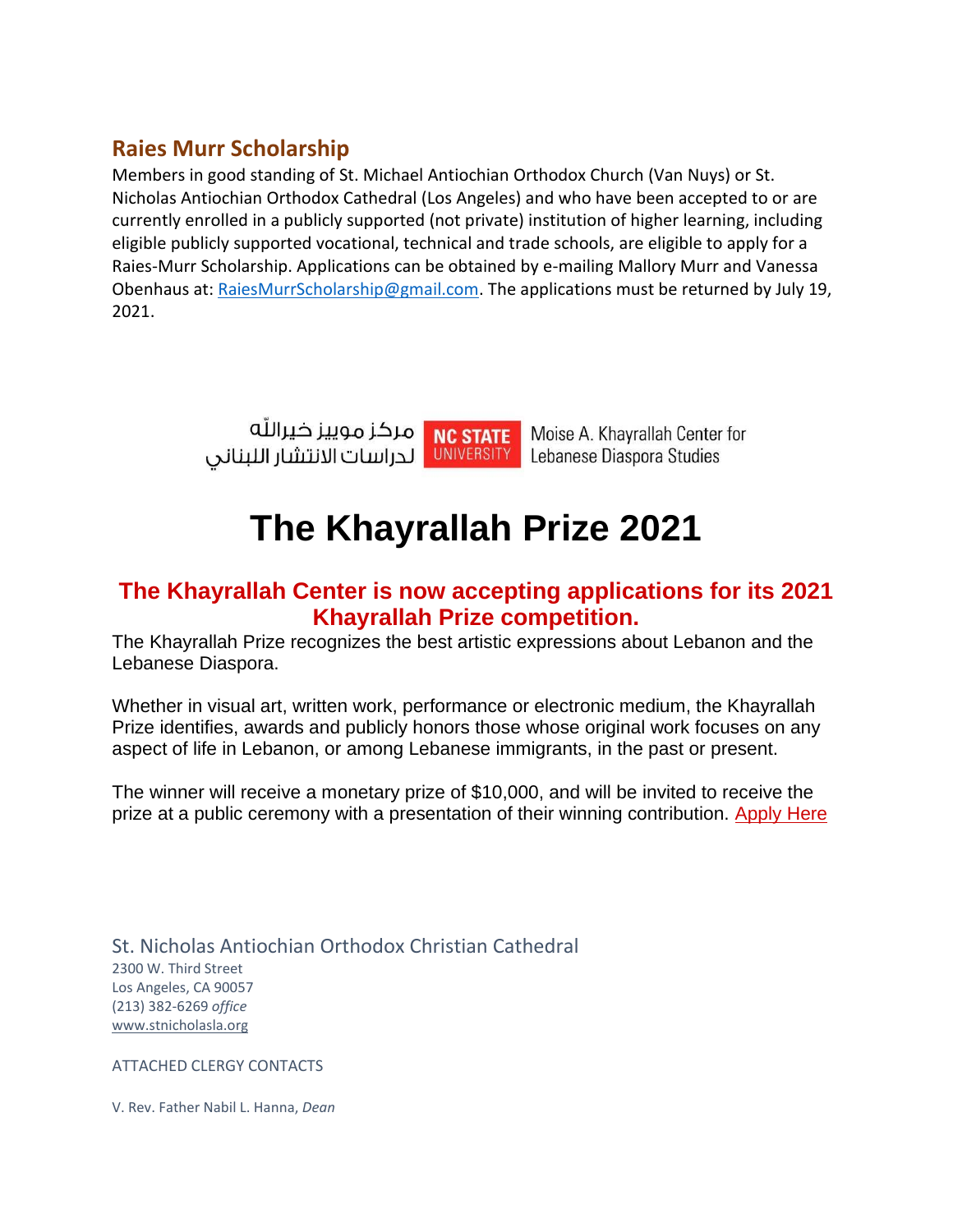(213) 915-6269 *or* (317) 919-0841 *mobile* [frnabilh@stnicholasla.com](mailto:frnabilh@stnicholasla.com)

V. Rev. Father Paul Marji, *Attached* 661-755-5363 *mobile* [fathershahermj@yahoo.com](mailto:fathershahermj@yahoo.com)

Rev. Father Paul Olson, *Assistant Pastor* 714-651-6151 *mobile* [rev.paul.olson@gmail.com](mailto:rev.paul.olson@gmail.com)

Rev. Father Andrew Andrews, *Assistant Pastor* (925) 323-6787 *mobile* [frandrewa@stnicholasla.com](mailto:frandrewa@stnicholasla.com)

Rev. Archdeacon George Shishim (818) 891-6211 [gshishim@verizon.net](mailto:gshishim@verizon.net)

Rev. Deacon Eliya Ammari (818) 433-5523 [louia@hotmail.com](mailto:louia@hotmail.com)

# Follow St. Nicholas Cathedral on Social Media



[https://www.stnicholasla.org](https://www.stnicholasla.org/)



[https://www.facebook.com/StNicholasCathedralLosAngeles](https://eur01.safelinks.protection.outlook.com/?url=https%3A%2F%2Fwww.facebook.com%2FStNicholasCathedralLosAngeles&data=04%7C01%7C%7C5cc89342292b4eef81df08d87148a9dc%7C84df9e7fe9f640afb435aaaaaaaaaaaa%7C1%7C0%7C637383904238293994%7CUnknown%7CTWFpbGZsb3d8eyJWIjoiMC4wLjAwMDAiLCJQIjoiV2luMzIiLCJBTiI6Ik1haWwiLCJXVCI6Mn0%3D%7C1000&sdata=NV14IuC6xRaqnXWmHCWK4HAB9%2BhnremUcnJ%2FdENXUvo%3D&reserved=0)



[https://www.instagram.com/SaintNicholasCathedral/](https://eur01.safelinks.protection.outlook.com/?url=https%3A%2F%2Fwww.instagram.com%2FSaintNicholasCathedral%2F&data=04%7C01%7C%7C5cc89342292b4eef81df08d87148a9dc%7C84df9e7fe9f640afb435aaaaaaaaaaaa%7C1%7C0%7C637383904238308968%7CUnknown%7CTWFpbGZsb3d8eyJWIjoiMC4wLjAwMDAiLCJQIjoiV2luMzIiLCJBTiI6Ik1haWwiLCJXVCI6Mn0%3D%7C1000&sdata=n%2B7z9WgSYjd99k17YpPPNybN4ox7sMmdkqwbk5GPExI%3D&reserved=0)